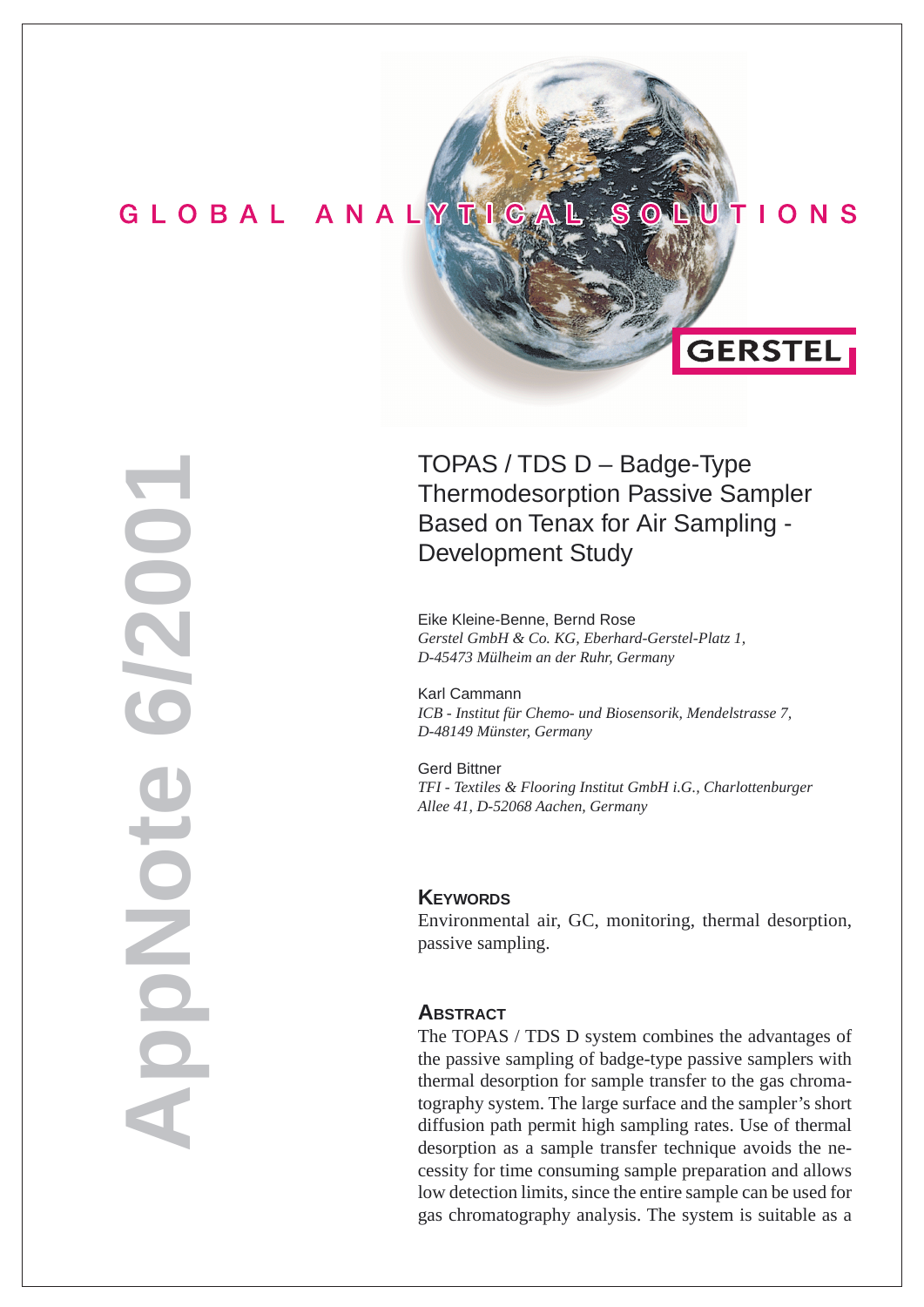personal dosimeter or environmental monitor.

The outstanding feature of the TOPAS system is its completely new designed desorption gas flow path which is built of a spiral-shaped groove. This offers a great diffusion cross section (5.25 cm²). With this new badge geometry high sampling rates equivalent to 3 L/h for volatile aromatic and halogenated hydrocabons were achieved.

A study is presented in which the TOPAS /TDS D system is compared with active sampling on Tenax tubes for determining emissions of volatile organic compounds from a rubber flooring. With both types of sampling, active and passive, the same spectrum of compounds was detected. The sampling rates of TOPAS for these compounds were in the range of 0.5 to 2.5 L/h, so during a 5 h sampling period the total enriched amount allows a secure identification and quantification with a GC-MSD system.

The TOPAS / TDS D system has been developed recently by GERSTEL GmbH & Co. KG and the ICB (Institut für Chemo- u. Biosensorik). The present system is still a prototype, but future development is planned to make the system easier for routine use.

### **INTRODUCTION**

*Passive Sampling - The TOPAS / TDS D System.* Conventional procedures usually involve eluting the pas sive collectors with solvents, whereby only an aliquot of the extract is analysed. This process is costly as the samples need to be prepared manually. Furthermore, only a portion of the sample is used. On this basis, sampling times for emmission concentration measurements amount to several weeks in some cases in order for the requisite amount of analytes to be enriched. With the TOPAS system on the other hand, sampling cycles of a few hours are possible even with the lowest concentrations. The outstanding feature of the TOPAS system is its completely new designed desorption gas flow path. Figure 1 shows the basic aluminium body with its spiral-shaped groove. This groove contains the adsorbent (Tenax). The entire surface of the groove represents the diffusion cross section and is thus used for sampling. A microporous Teflon membrane assures a pure diffusion-controlled enrichment of the analytes. For thermal desorption, the badge is set membrane-side down in the holder (see Figure 1). The desorption gas inlet and outlet are located on the reverse of the badge. Only the narrow cross-section of the groove is used for desorption, ensuring a complete flow-through of the

adsorbent bed and thus a complete sample transfer.

A special badge holder is provided for fixing the badges for sampling and storage and to carry out the gas chromatography analysis later. Clips can then be added to this holder for personal sampling. For passive sampling, the exposure time is the decisive value. The detection limits of the method depend on the air concentration and the sampling rate of the sampler as well as the limits of determination of the gas chromatography system. Currently, the sampling rates for the BTEX (benzene, toluene, ethylbenzene, xylene) and halogenated hydrocarbons are available for TO-PAS. Sampling time of 1 hour is sufficient even for a concentration of 5 x 10-4 mg/m3. Similar sampling rates are to be expected for comparable non polar and volatile analytes. However, due to the utilisation of Tenax and the Teflon membrane, sampling of extremely polar analytes such as methanol is only possible to a limited extent.



**Figure 1.** TOPAS badge: basic aluminium body with cut groove (left), badge fitted for measuring, filled with Tenax and encapsulated with the microporous Teflon membrane (middle) and reverse view of badge fitted for storage and GC analysis; view of desorption gas inlet and outlet (right).

*Thermal desorption.* The corresponding thermal desorption injector was based on GERSTEL®'s already well-known TDS 2. GERSTEL®'s cooled injection system (CIS) is used for cryogenic focussing of the desorbed analytes. Both thermal desorption and the transfer of analytes from the cryogenic trap to the GC column can be performed in split or splitless mode. This possibility of multiple sample splitting permits a split ratio of  $1:10,000$ , even with moderate gas flows, so that overload of the gas chromatography system can be avoided.

*Aim of this study.* The aim of this study was to determine if the TOPAS / TDS D System is suitable for indoor air inspection during expert appraisals. Emissions of volatile organic compounds (VOC) from materials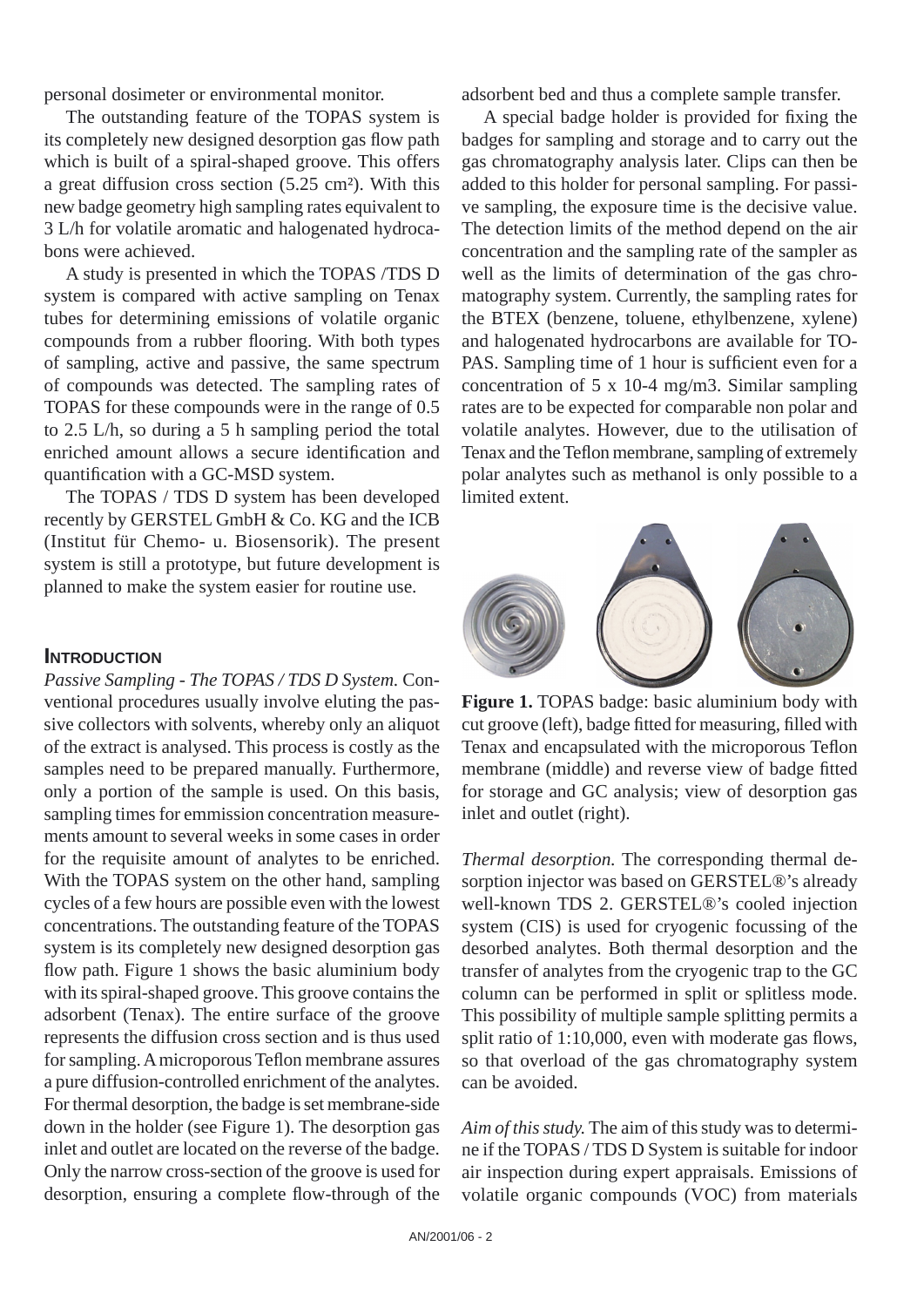

especially from floorings in new buildings or after renovation often lead to complaints about unpleasant odours or even about injuries to health. For risk assessment air samples are taken by independent experts or laboratories. In these cases active or passive enrichment of the air samples are usual. For active sampling all equipment including sampling pumps have to be carried to the location. Passive samplers don't need pumps and can be shipped by post, but long sampling times for passive sampling are time consuming and allow fraudulent manipulations.

From earlier studies with the TOPAS / TDS D system it was known that sampling rates from 1–3 L/h for non-polar and volatile compounds like BTEX and halogenated hydrocarbons can be achieved. The time limit for an expert appraisal can be fixed for one day, so assuming a concentration level of 10  $\mu$ g/m<sup>3</sup> 5 h sampling periods with the TOPAS badges should be adequate to enrich a sufficient amount for identifying and quantifying the analytes with a GC / MSD, even for semi volatile or polar compounds like glycol derivatives.

In this study it was checked if TOPAS can be used as an alternative for active sampling to determine the emission of a flooring material. First the recovery for the thermal desorption step with the TOPAS badges was determined for a number of typical compounds. Then a real flooring sample was fixed with original glue on a glass plate in an emission test chamber. Active and passive samples were taken from the atmosphere of the test chamber and compared to each other in order to calculate the sampling rates.

## **EXPERIMENTAL**

The emission test chamber consits of a 500 L acrylic glass cube with a small opening for inserting the passive samplers and with a gas connection for fresh air  $(22^{\circ}C + 2K, 50\%$  relative humidity  $+ 5\%$ , constant air change ratio 0.5 per hour) and a 1/8" connector for active sampling tubes (Figure 3). The flooring sample was a rubber flooring (styrene butadiene elastomer; 0.5 x 0.4 m) fixed with the original glue on a glass plate.



**Figure 3.** Emission test chamber.

All GC experiments were performed with an Agilent GC 6890 with Agilent MSD 5973. A GERSTEL® Cooled Injection System (CIS) was used for liquid injections and as cryo-trap for thermal desorption experiments. For gas chromatographic seperations a Agilent HP-642 column with 30 m length x 0.25 mm ID x  $1.4 \mu m$  film was chosen.

### *Analysis conditions active sampling.*

| Sample volume:                                     | $5-10$ L, with $100$ ml/min         |
|----------------------------------------------------|-------------------------------------|
| Thermal desorption:                                | $310^{\circ}$ C (10 min), splitless |
| Cryogenic trap:                                    | $-150^{\circ}$ C, on glaswool       |
| Sample transfer to GC: $310^{\circ}$ C, split 30:1 |                                     |

*Analysis conditions passive sampling.*

| Sampling:                                | .5 h                                |
|------------------------------------------|-------------------------------------|
| Thermal desorption:                      | $250^{\circ}$ C (10 min), splitless |
| Cryogenic trap:                          | $-100^{\circ}$ C, on Tenax          |
| Sample transfer to GC: 250°C, split 30:1 |                                     |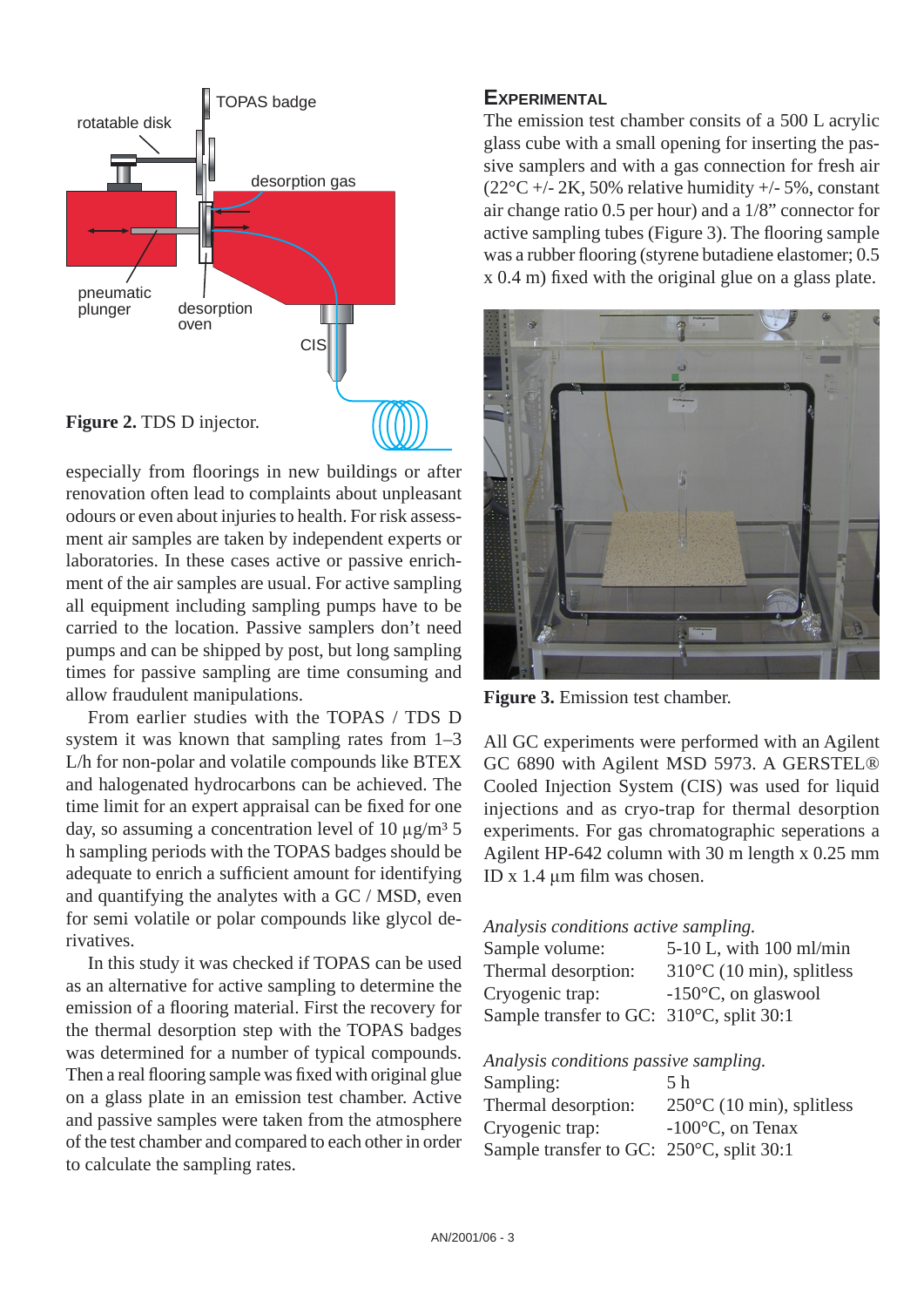## **RESULTS AND DISCUSSION**

First the thermal desorption recoveries from the TOPAS badges were determined. Therefore 0.2 μL of liquid standard solutions of typical compounds in pentane/ethanol 1:1 were injected in the CIS and on the Tenax layer of a TOPAS badge. Figures 4 and 5 show typical chromatograms. The recovery data were calculated by comparing the peak areas from the thermal desorption experiments with calibration functions from liquid injections into the CIS. In order to determine the independence of the recovery levels from the total amount the experiments were carried out by injecting approximately 200 ng and 1000 ng total amount for each compound, 5 times for each level. The results are shown in Figure 6.



**Figure 4.** Liquid injection of standard solution into the CIS.



**Figure 5.** Liquid injection of standard solution into the TOPAS badge.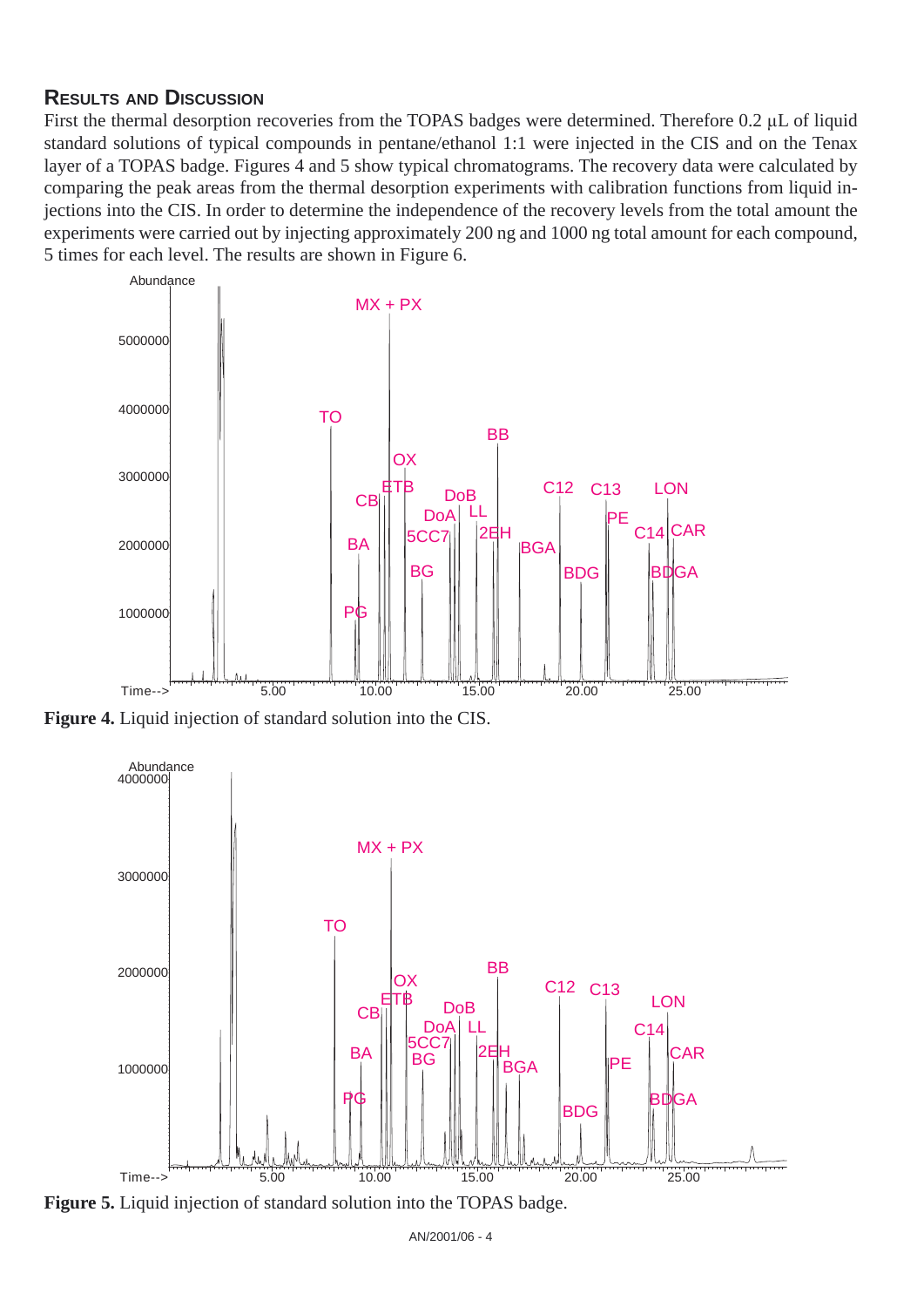

**Figure 6.** Recovery data of thermal desorption from TOPAS badges at 250°C.

As initial results, the analysis of air samples accumulated on adsorbents simply indicate the adsorbed mass of analyte. To calculate the related air concentration the air volume data are needed. For passive samples these data have to be calculated from an experimentally determined sampling rate and the sampling period (equation 1).

(1)  $S = M / (t * c)$ 

 $S =$  Sampling rate [L/h]  $M =$  Accumulated mass [ng]  $t =$  Exposure time [h]  $c = Test$  chamber concentration  $[ng/L]$ 

Sampling rates indicate the volume of air from which the analytes are accumulated in the sampler within a given unit of time. They depend of the properties of the analytes, especially their diffusion coefficients, and on the geometry of the sampler, in other words the diffusion layer and diffusion cross-section. Sampling rates are substance specific device constants which need to be determined once.

In this study determination of the sampling rates were carried out with a real flooring sample in an

emission test chamber. A few days after inserting the flooring sample in the chamber the emission rate and therefor the air concentration is constant. During the following 3 days 6 samplers were exposed in the chamber, each for 5 h. Simultaneously the air concentration was checked by active sampling. Chromatograms obtained by thermal desorption of active and passive samples are shown in Figures 7 and 8. The calculated sampling rates are summarized in table I.

**Table I.** Sampling rates for TOPAS (exposition time 5 h).

# Compound Sampling Rate

| STY           | <b>Styrene</b>              | $0.9 L/h \pm 0.2 L/h$   |
|---------------|-----------------------------|-------------------------|
| OΝ            | Cyclohexanone               | 2.4 L/h $\pm$ 0.2 L/h   |
| ΒG            | <b>Butylglycol</b>          | n.a. (coelution)        |
| A DODE        | 2,2,6,6-Tetramethyl-4-      |                         |
|               | methylenheptane             | $0.5$ L/h $\pm$ 0.1 L/h |
| <b>B DODE</b> | 2,2,4,6,6-Pentamethyl-3-    |                         |
|               | heptene                     | $0.7 L/h \pm 0.1 L/h$   |
| 2EH           | 2-Ethylhexanol              | 1,3 L/h $\pm$ 0,1 L/h   |
| <b>BDG</b>    | Butyl-diglycol              | 2.1 L/h $\pm$ 0.3 L/h   |
| РE            | Phenoxyethanol              | 1,2 L/h $\pm$ 0,2 L/h   |
| <b>BTL</b>    | Benzothiazole               | 2.6 L/h $\pm$ 0.2 L/h   |
| 4PCH          | 4-Phenylcyclohexene         | 1,2 L/h $\pm$ 0,2 L/h   |
| <b>BDGA</b>   | Butyl-diglycol-acetate      | 1.4 L/h $\pm$ 0.4 L/h   |
| LON           | Longifolen                  | 1.1 L/h $\pm$ 0.5 L/h   |
| <b>BHT</b>    | Methyl-di-tert.butyl-phenol | $0.7 L/h \pm 0.1 L/h$   |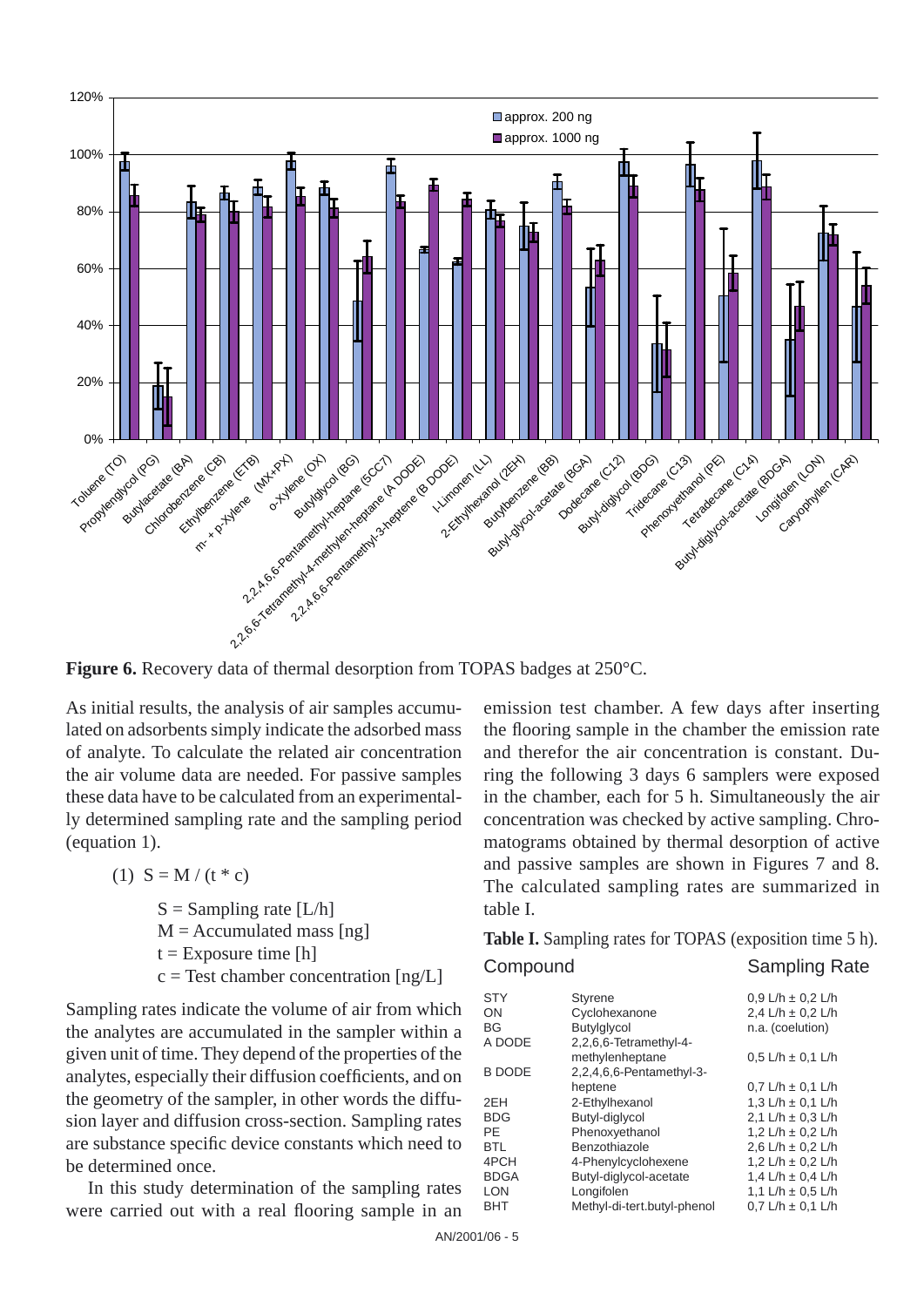



**Figure 8.** Passive sampling (5 h) from rubber flooring emission in a test chamber.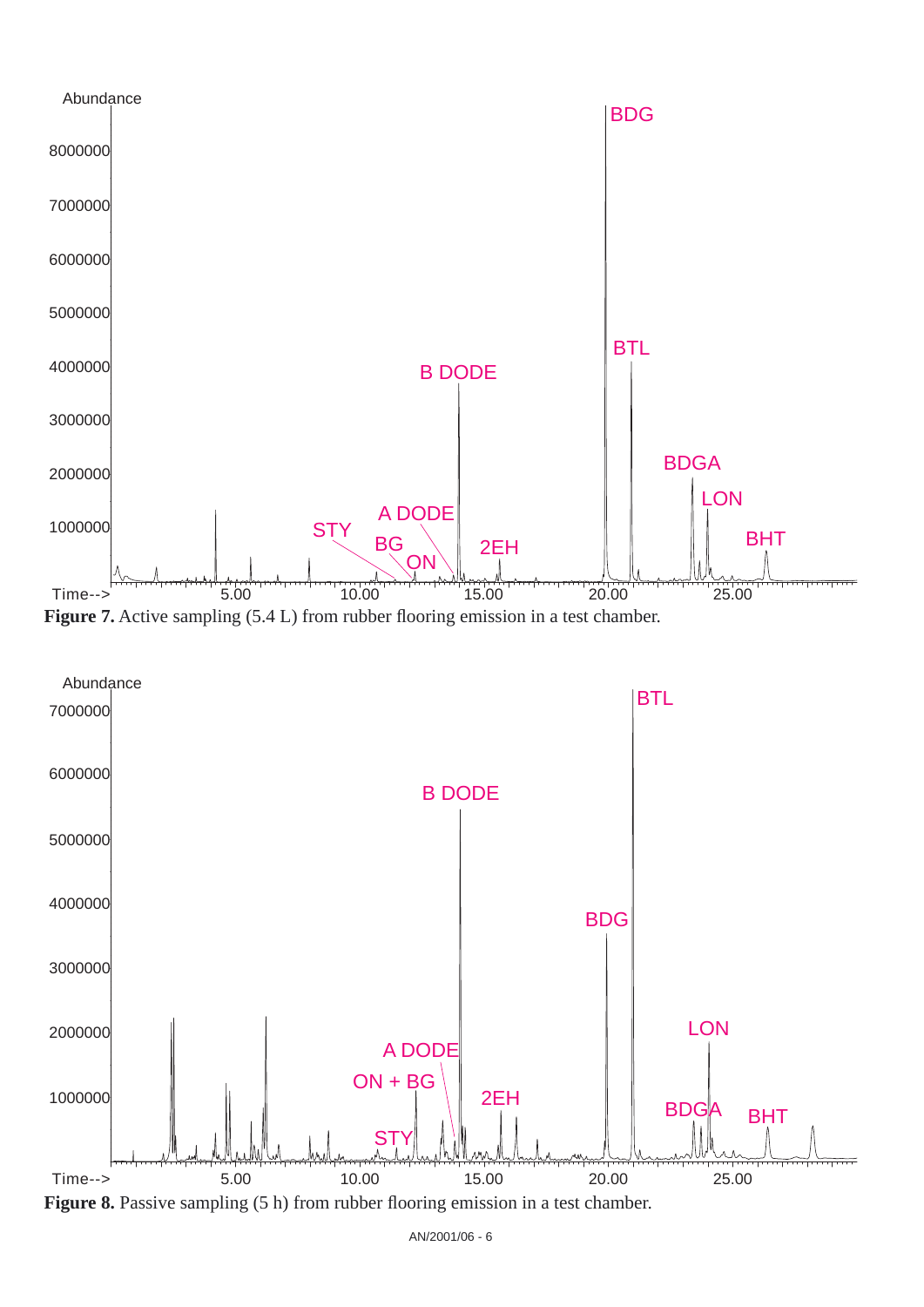# **CONCLUSIONS**

Except for polar compounds like the glycol derivatives the recovery for the thermal desorption step is satisfactory. Thus the first condition for further usability of the TOPAS / TDS G system is fulfilled. For the polar compounds like the glycol derivatives or phenoxyethanol the recovery is less then 70% and it is independent of the total injected amount. So it is possible to work with these recovery levels even if the resulting detection limits are higher.

The comparison of the chromatograms obtained from thermal desorption of an active and a passive sample from the emission test chamber shows no difference in the substance spectrum for both types of sampling. This indicates that in this case it is possible to use the TOPAS / TDS D system as an alternative for active sampling. With calculated sampling rates from 0.5 up to 2.5  $L/h$  a sufficient amount of analytes for identifying and quantifying can be enriched within 5 h sampling periods.

Although this study showed quite impressive potential for the TOPAS / TDS D system, changing the badges and working with the badge holders is very cumbersome. In future developments these problems of handling the system components have to be improved.

## **ACKNOWLEDGEMENT**

The authors wish to thank the German Ministry for Education and Research (BMBF) for financial sponsoring.